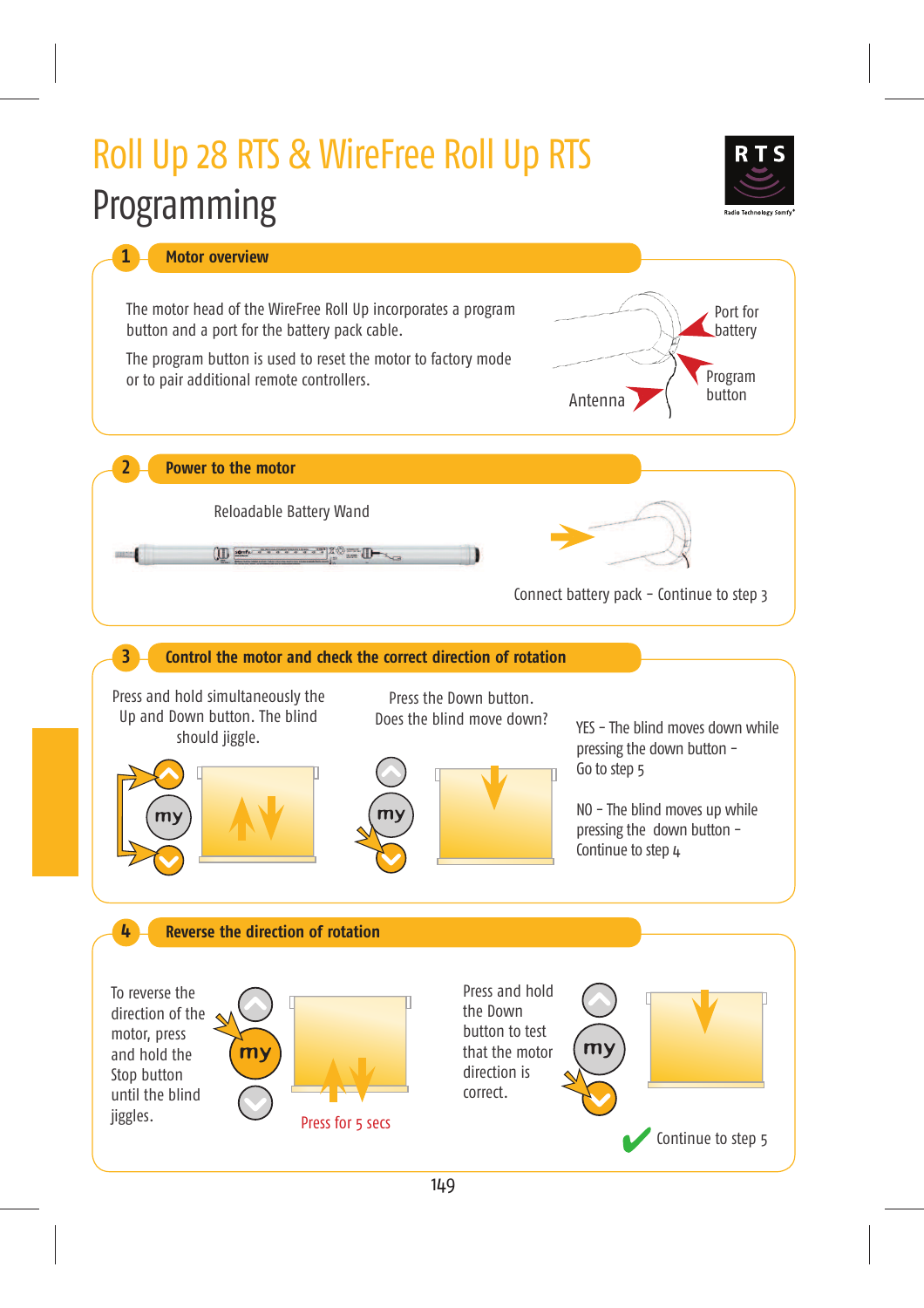

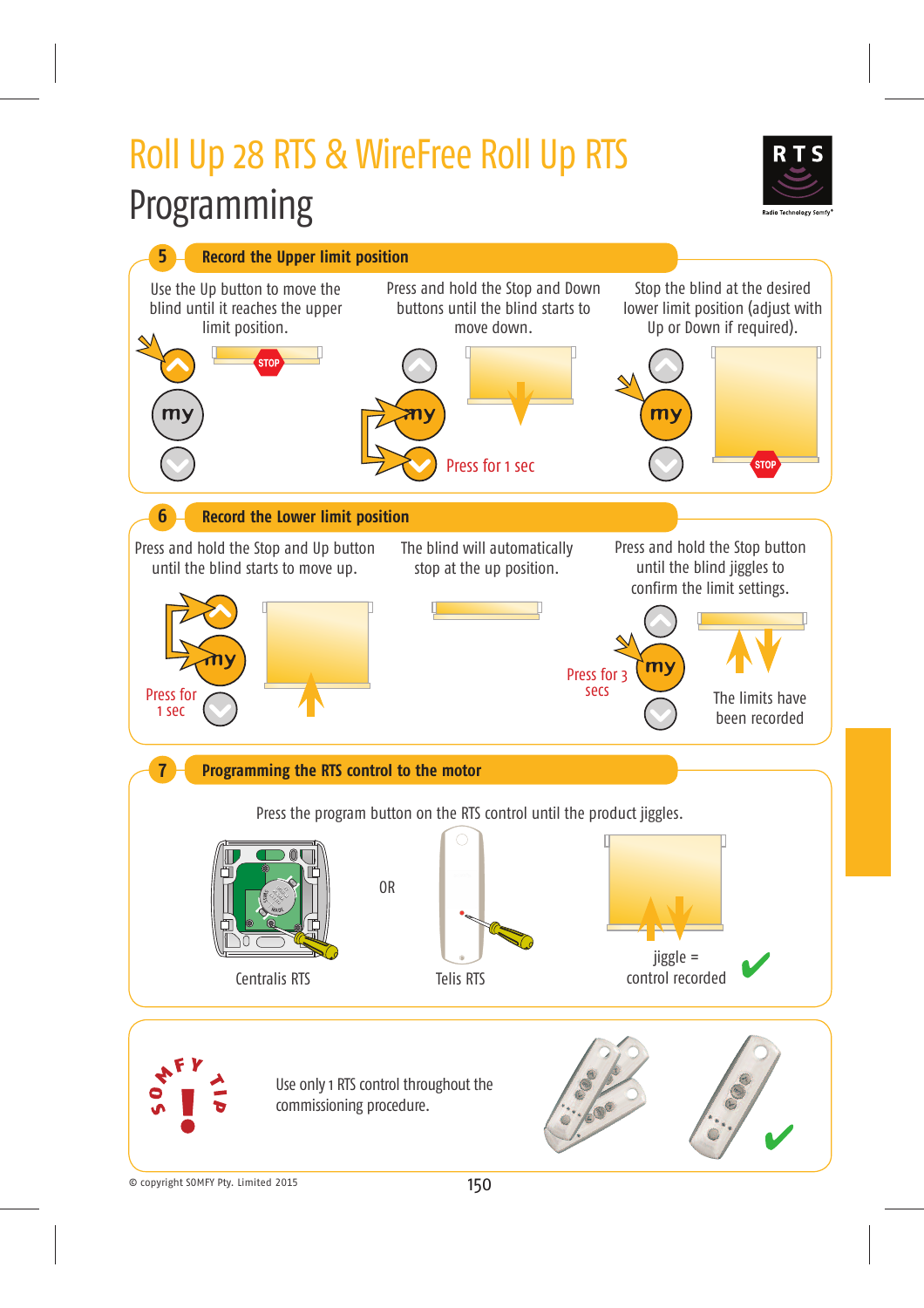

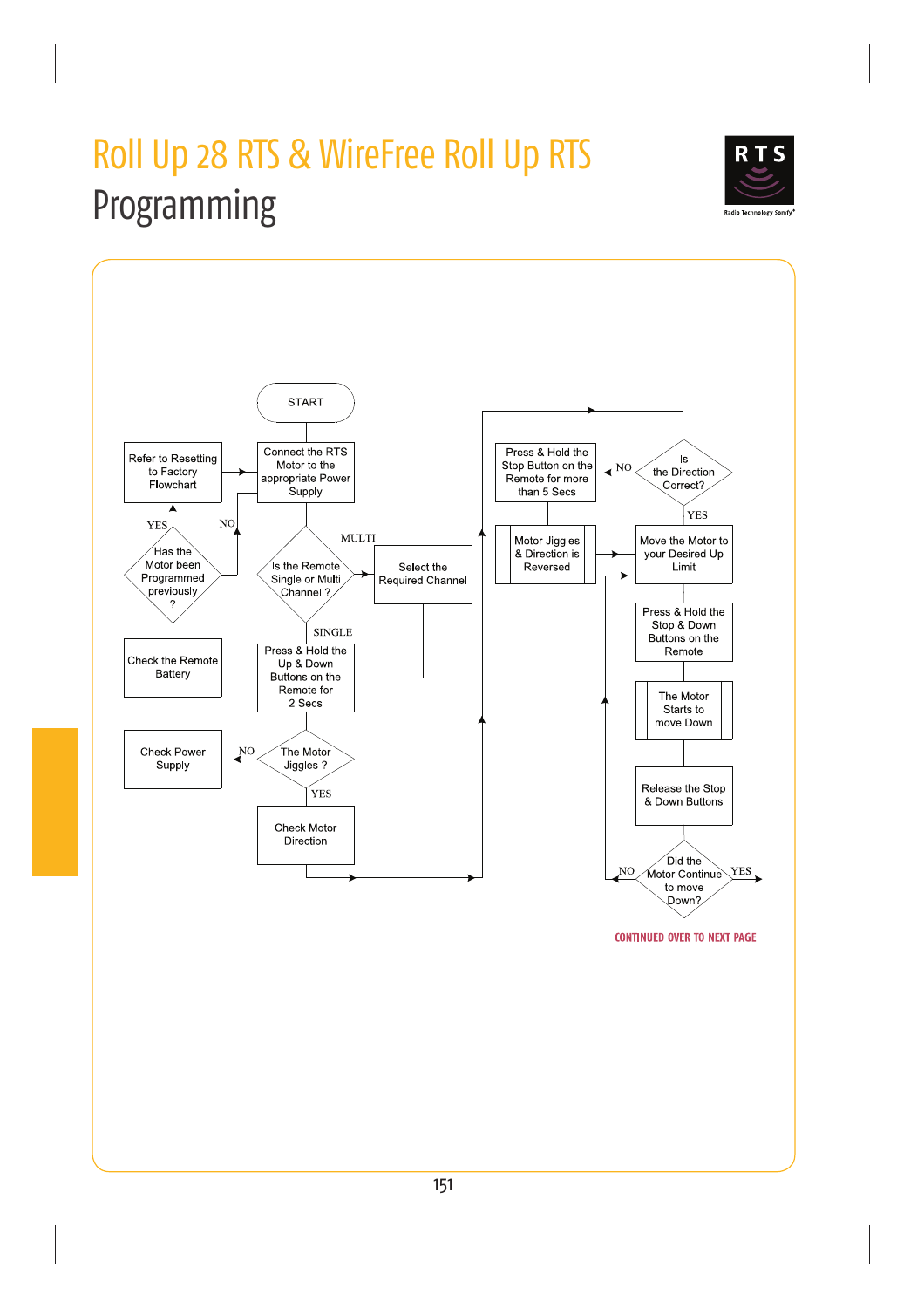

Radio Technology Somfy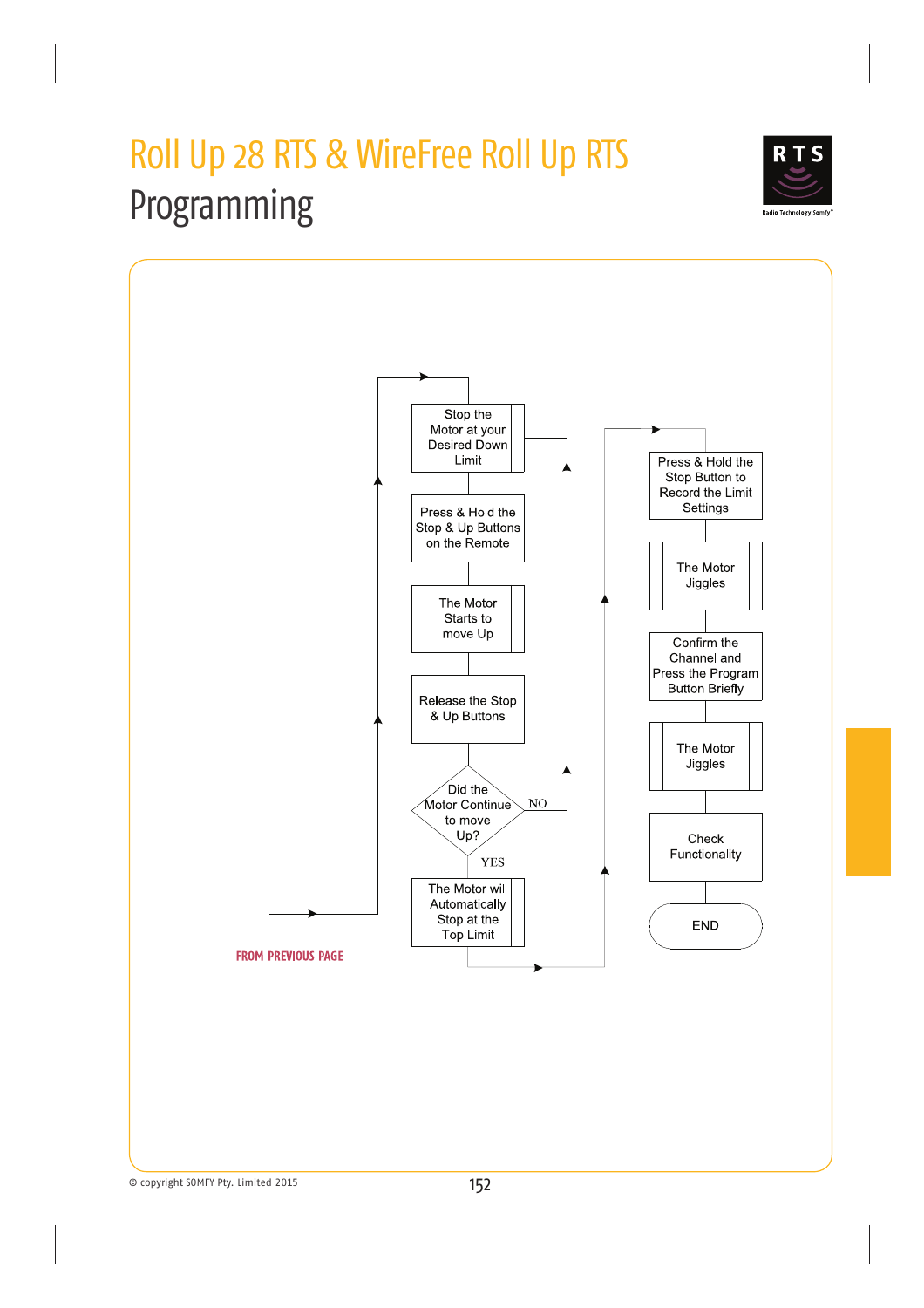# Roll Up 28 RTS & WireFree Roll Up RTS Adjusting RTS motor limit positions



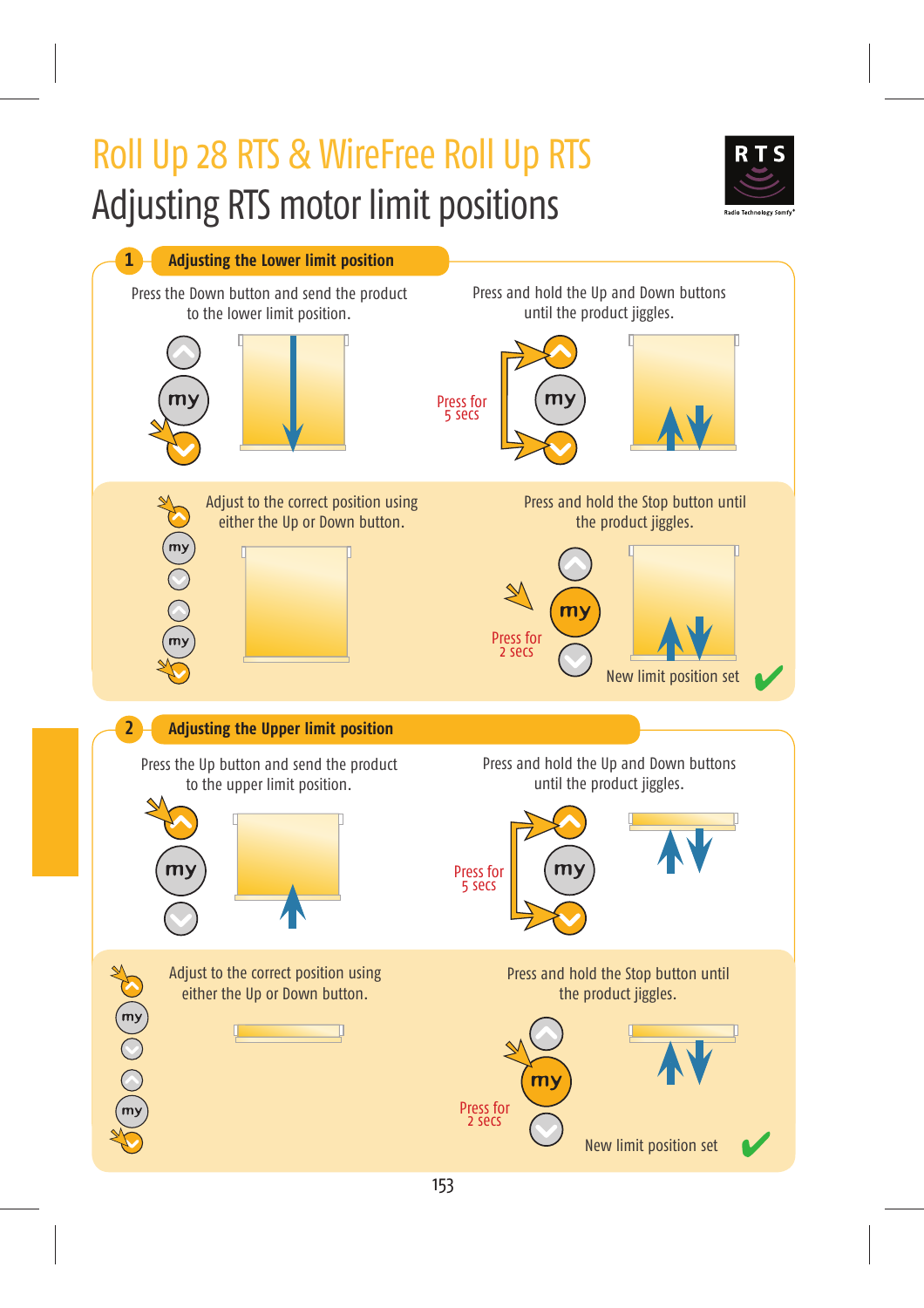## Roll Up 28 RTS & WireFree Roll Up RTS Adjusting RTS motor limit positions



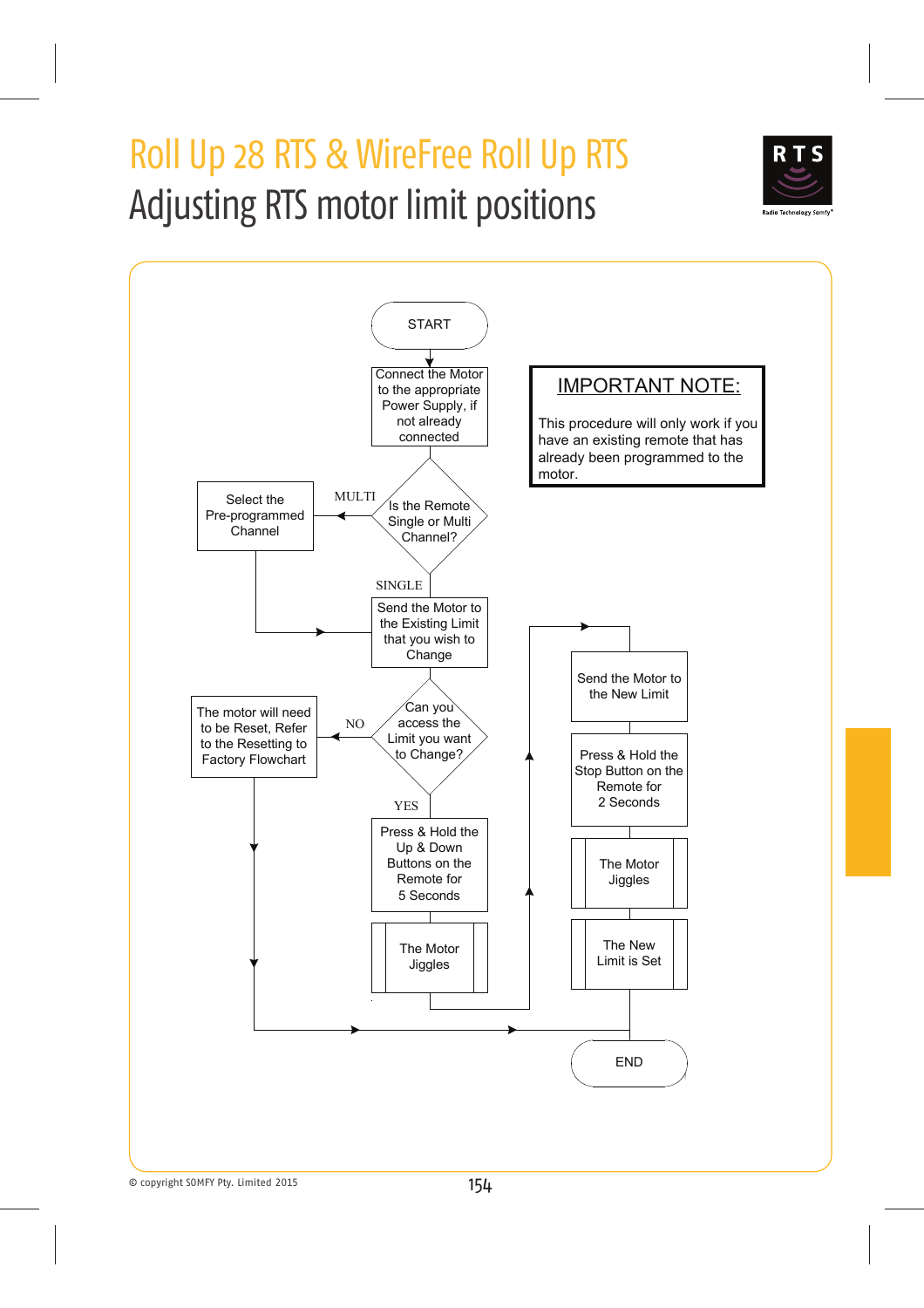## Roll Up 28 RTS & WireFree Roll Up RTS Erasing the memory of the motor





All remotes including remote used to finalise will be deleted along with the limit programming and any sensors that have been programmed.